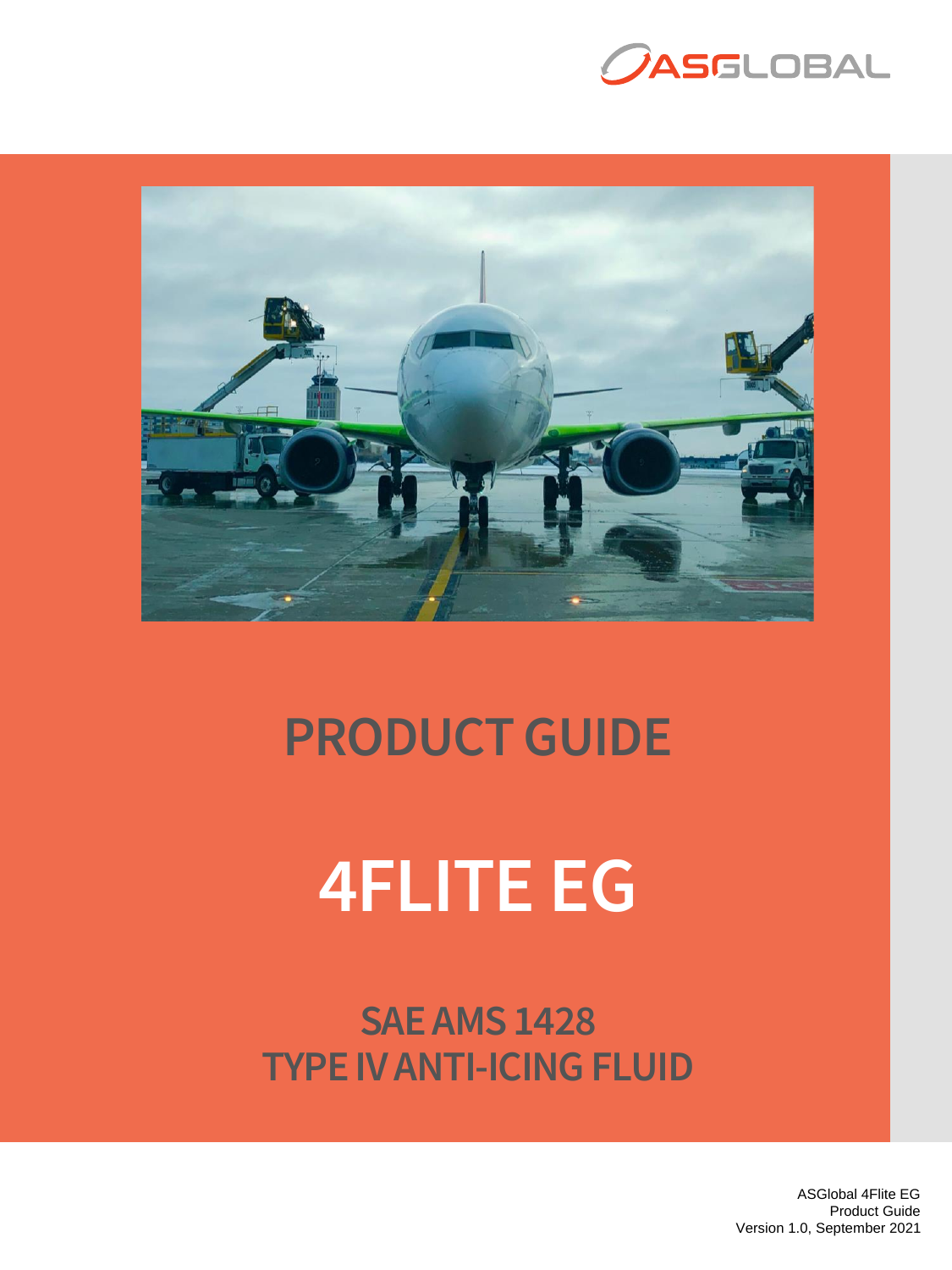

*This page is intentionally left blank.*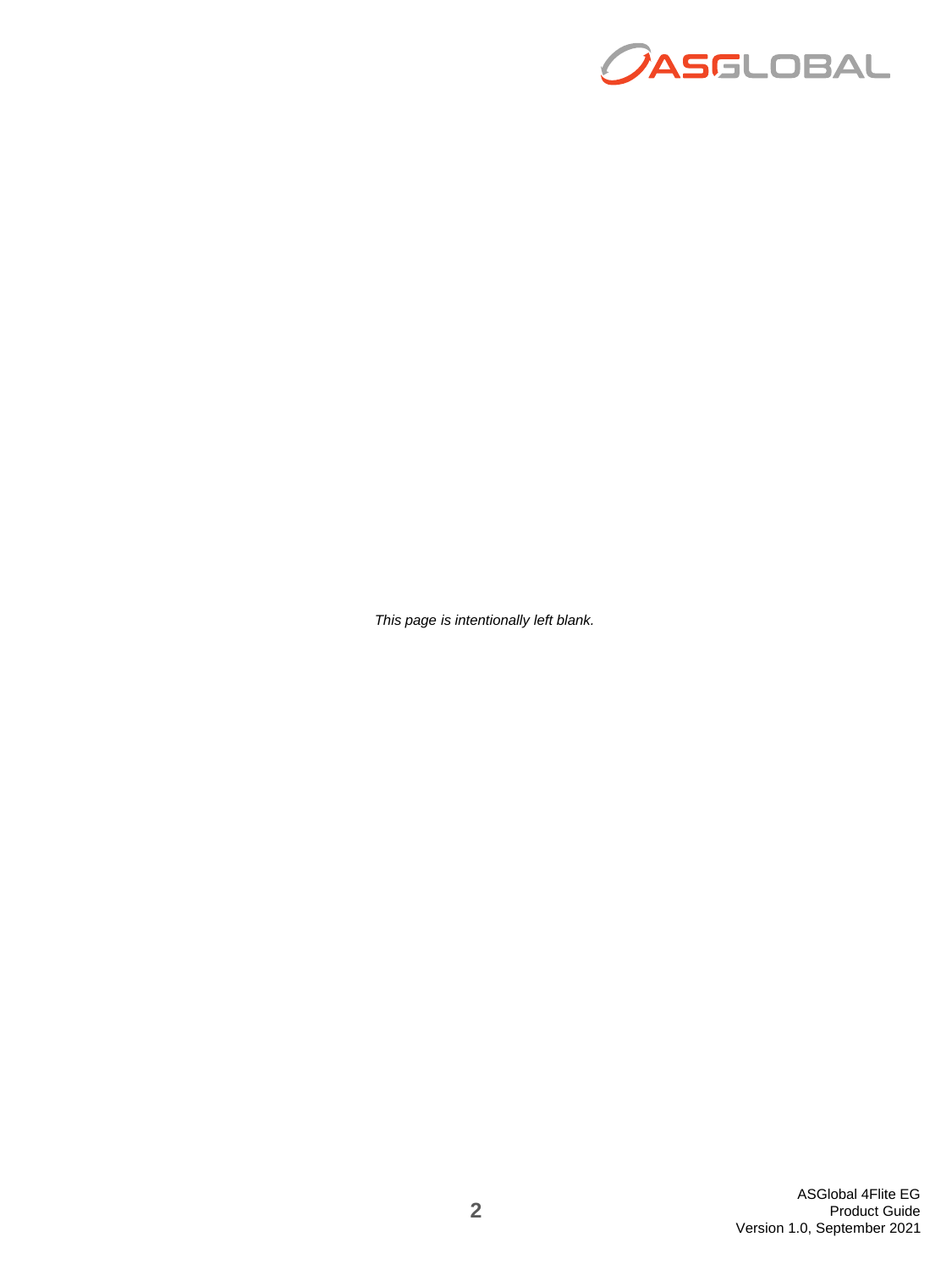

## **Table of Contents**

|                                                 | <b>Page</b> |
|-------------------------------------------------|-------------|
| ASGlobal                                        | 5           |
| <b>Clean Aircraft Concept</b>                   | 5           |
| What We Offer                                   | 5           |
| <b>Product Guide</b>                            | 6           |
| <b>Safety Data Sheet</b>                        | 6           |
| <b>Product Disclaimers</b>                      | 6           |
| Introducing 4Flite EG                           | 7           |
| 4Flite EG Qualification                         | 8           |
| <b>Delivery Options</b>                         | 9           |
| 4Flite EG Fluid Data Summary                    | 10          |
| <b>Fluid Acceptance</b>                         | 10          |
| Freezing Point Testing of 4Flite EG             | 11          |
| Acceptable Refractive Index Range               | 11          |
| Lowest Operational Use Temperature of 4Flite EG | 11          |
| Viscosity                                       | 12          |
| Recommended Viscosity Measurement Method        | 12          |
| <b>Production Range Viscosity</b>               | 12          |
| Lowest On-Wing Viscosity                        | 13          |
| <b>Product Dilution</b>                         | 13          |
| Applying 4Flite EG                              | 14          |
| <b>Two-Step Operations</b>                      | 14          |
| One-Step Anti-Icing with Unheated 4Flite EG     | 15          |
| One-Step De/Anti-icing with Heated 4Flite EG    | 15          |
| Applying 4Flite EG with Forced Air              | 15          |
| <b>Fluid Failure</b>                            | 16          |
| Holdover Time                                   | 16          |
| Storage and Handling of 4Flite EG               | 17          |
| <b>Product Safety</b>                           | 17          |
| <b>Storage Tanks</b>                            | 18          |
| Piping and Hoses                                | 18          |
| Pumps                                           | 19          |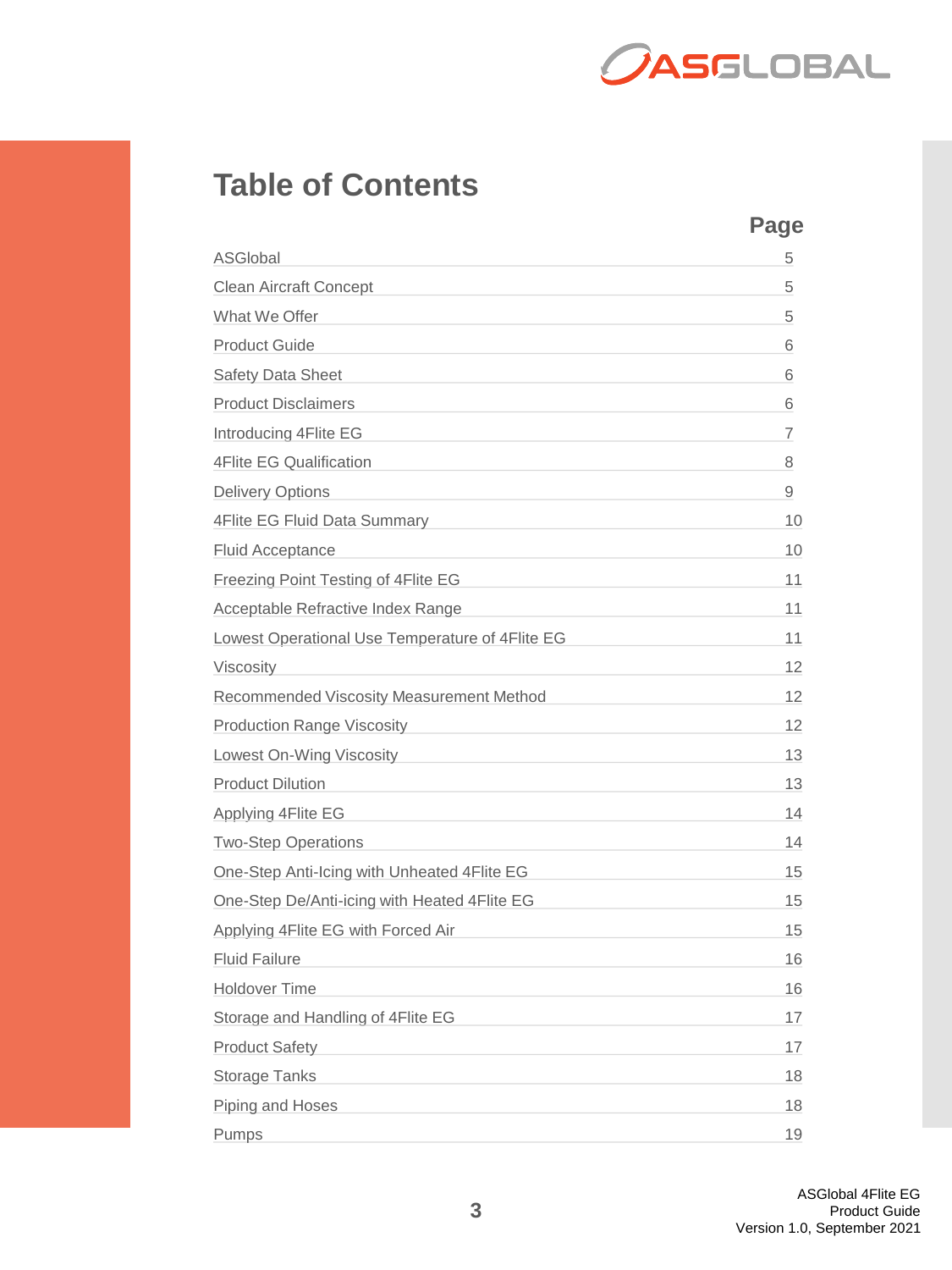

## **Table of Contents**

#### **Page**

| <b>Storage Stability</b>           | 19 |
|------------------------------------|----|
| Storage Heating of 4Flite EG       | 19 |
| Incompatible Mixtures              | 19 |
| Using 4Flite EG with New Equipment | 20 |
| <b>Fluid Changeover Procedures</b> | 20 |
| <b>Fluid Transfers</b>             | 20 |
| <b>Product Labels</b>              | 20 |
| Precautions                        | 21 |
| Contact Information                | 22 |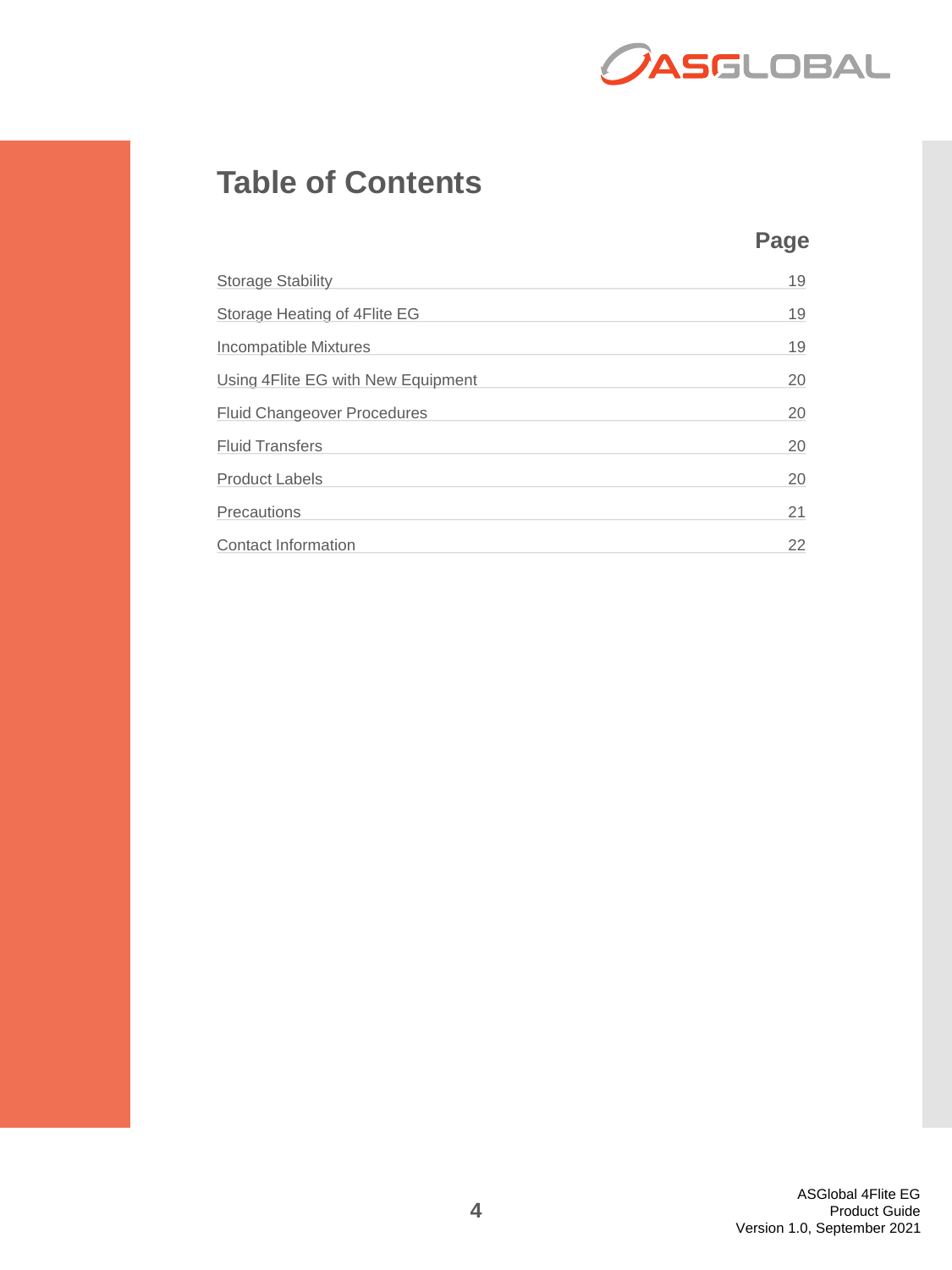

## **ASGlobal**

ASGlobal is a worldwide organization with offices located in Canada and the European Union and with partners and team members all over the globe. We are a small but trusted name in aviation specialty chemicals with a strong focus on aircraft and airport winterization products. Whether in support of our airline, airport or aviation ground service company customers, we take great pride in our unique world-class customer service approach as the foundation of the growth of our North American customer base along with multiple footprints in Europe.

Our team of experts has over two decades of experience in the aviation industry, challenging the status quo to ensure that our partners receive optimal solutions and the most cost-effective products possible.

## **Clean Aircraft Concept**

The Clean Aircraft Concept was established by global aviation regulators to ensure that the takeoff of aircraft is prohibited when snow, ice, slush or frost is adhering to wings, tails, control surfaces, propellers, engine intakes and other critical surfaces of the aircraft. To this end, global regulations, industry standards and robust procedures for all aspects of ground de/anti-icing operations have been developed by the global industry to ensure that aircraft are de/anti-iced on the ground prior to departure. The most common approaches for deicing and anti-icing aircraft in winter operations are glycolbased fluids, such as our Sky-Go EG and Sky-Go PG Type I fluids and our 4Flite EG and 4Flite EG Type IV fluids.

#### **What We Offer**

ASGlobal is uniquely positioned as a producer and distributor of aircraft de/antiicing fluids, runway deicing fluids and aircraft lavatory fluids. Our aircraft de/antiicing fluids are available in either Ethylene Glycol (EG) or Propylene Glycol (PG) formulation, depending on the geographical location of the customer.

Our fluids allow for the safe and efficient departure of customer aircraft in challenging and unpredictable winter operating conditions, when used in collaboration with a comprehensive ground de/anti-icing program.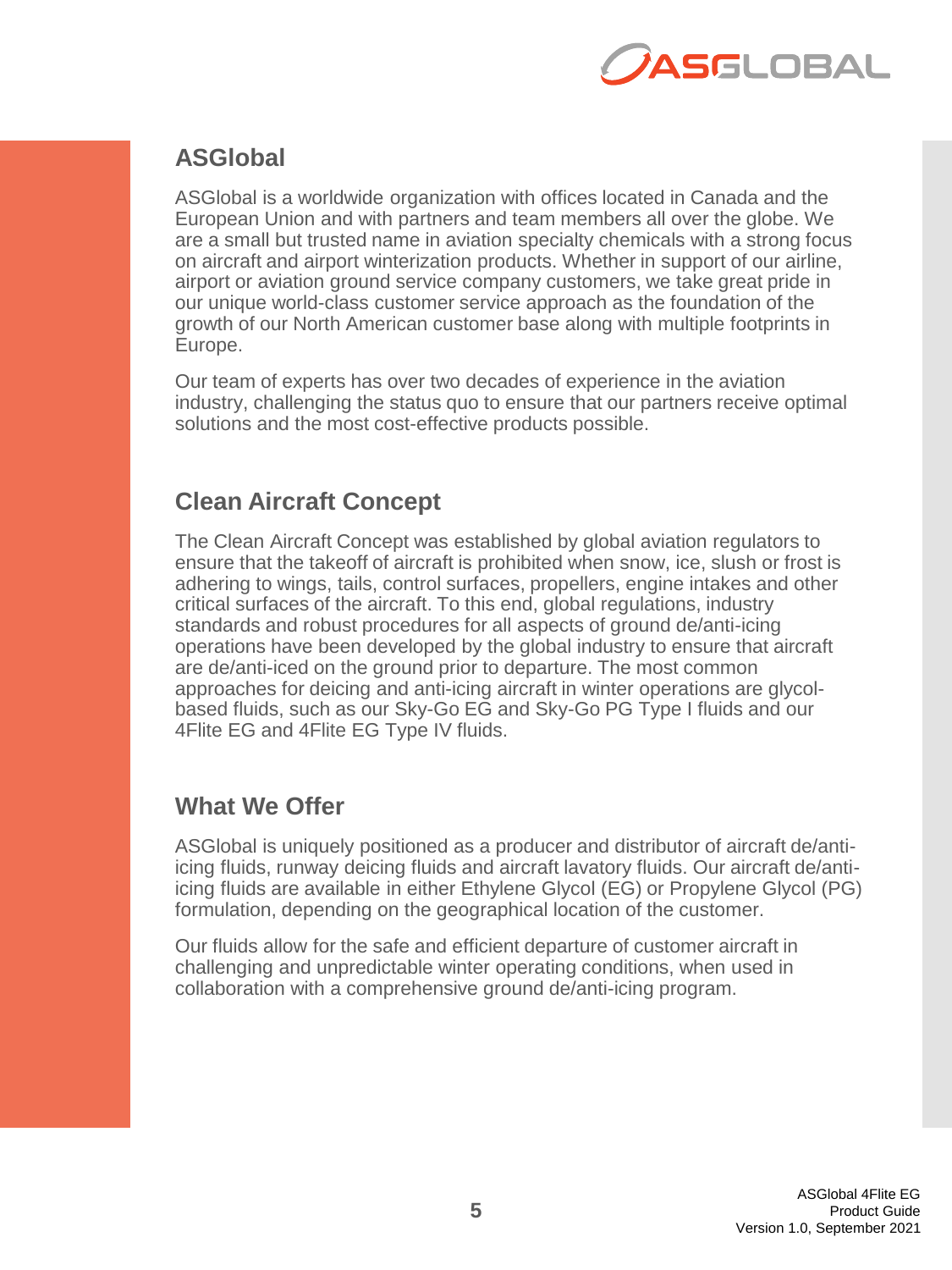

#### **Product Guide**

This Product Guide contains details and general guidance for the handling, storage and operational use of 4Flite EG Type IV anti-icing fluid.

This 4Flite EG Product Guide (Version 1.0) is dated September 2021 and shall remain current until a revision is issued. It is the responsibility of the user of 4Flite EG to verify the ASGlobal website and to ensure that the most recent version of the Product Guide is always employed. All previous versions of the Product Guide shall be removed from circulation and destroyed.

Customers using 4Flite EG shall always ensure that this Product Guide is made available to all personnel handling and employing 4Flite EG, and that all applicable information from this Product Guide is included within employee training programs and operational procedures, as required.

#### **Safety Data Sheet**

An associated Safety Data Sheet (SDS) has been provided along with this Product Guide. It is strongly recommended that users of 4Flite EG consult, read and understand the safety precautions provided within the SDS and comply with such measures while receiving, handling and/or using 4Flite EG fluid.

#### **Product Disclaimers**

ASGlobal does not guarantee, explicitly or implicitly, the properties of the 4Flite EG product or the suitability of the 4Flite EG product for a particular de/anti-icing operation or application. The user of 4Flite EG is therefore solely responsible for determining the suitability of the 4Flite EG fluid for the intended application. The user of 4Flite EG is solely responsible for assuming all risk and liability in connection with the use of the 4Flite EG product.

4Flite EG fluid is not a stand-alone anti-icing approach and must always be employed as part of a comprehensive aircraft ground de/anti-icing program developed based on industry standards such as SAE AS 6285 and specific procedures from the airlines and airframe manufacturers.

Only suitably trained and qualified personnel should be allowed to receive, handle, test and apply 4Flite EG fluids. All relevant product information from this guide, such as product properties, lowest operational use temperatures, handling considerations and fluid performance data shall be included within the user's internal personnel training programs.

The details contained within this Product Guide were based on information believed to be reliable at the time of publication and are intended to provide general guidance on the 4Flite EG product and its usage. All references within this document to third-party information such as SAE standards and global regulatory guidance were correct at the time of publication of this Product Guide.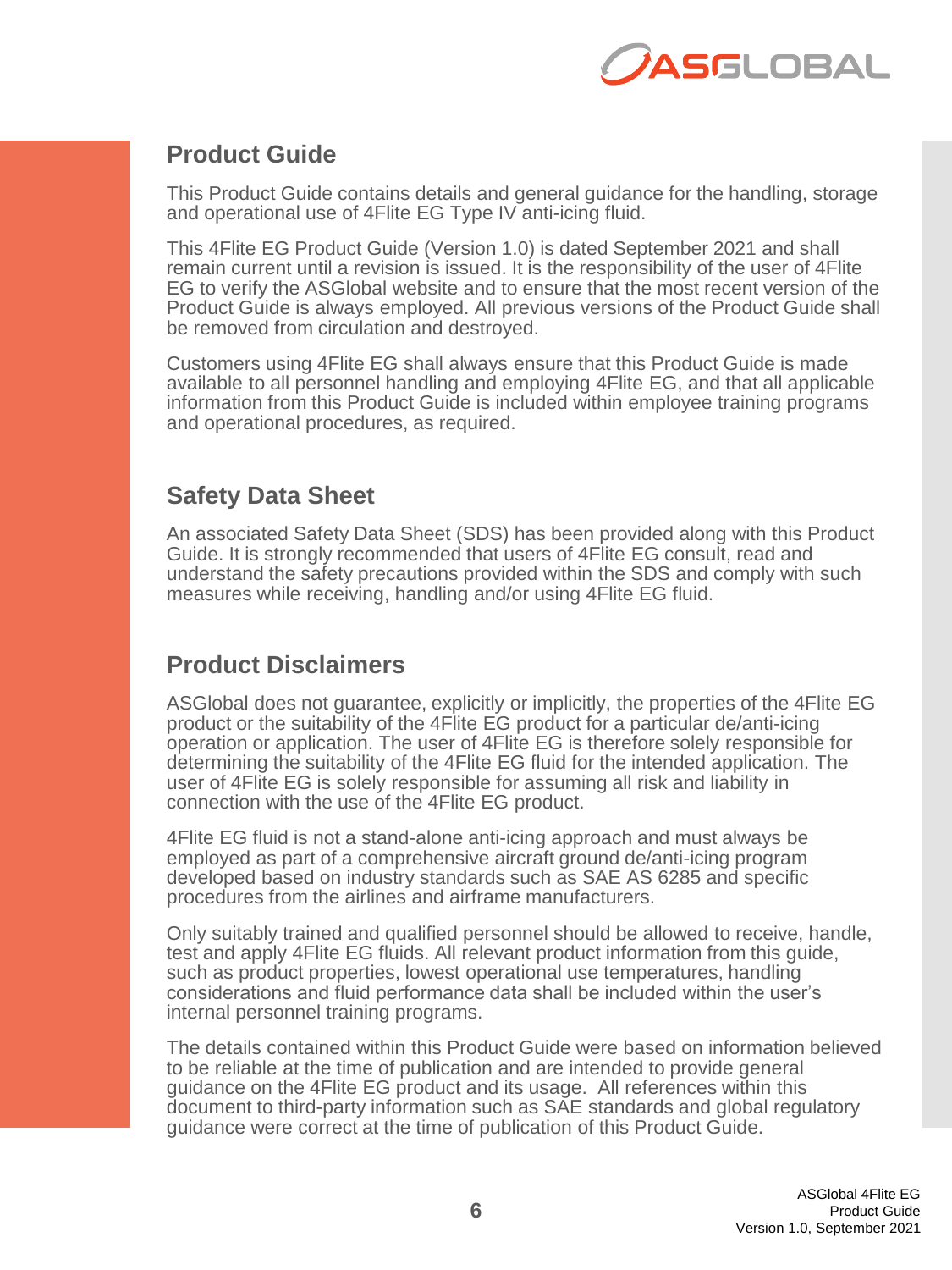

## **Introducing 4Flite EG**

4Flite EG is a thickened Type IV aircraft anti-icing fluid that has been fully qualified in accordance with SAE Aerospace Material Specification (AMS) 1428/1.

4Flite EG Type IV anti-icing fluid is a Ethylene-Glycol based fluid containing water, corrosion inhibitors, surfactants, polymers, green dye and other additives.

4Flite EG fluid is intended to be used as part of a robust and comprehensive aircraft ground de/anti-icing program that is compliant with industry standards, local regulations and customer airline de/anti-icing programs.

4Flite EG fluid is designed to be applied unheated to aircraft surfaces as the second step of a two-step de/anti-icing procedure to provide a protective coating to treated aircraft surfaces against the reformation of ice, snow and frost following the successful deicing of the aircraft with heated ASGlobal Type I fluids. The protection times provided by the 4Flite EG Type IV fluid in various winter weather conditions are called Holdover Times and are documented in a fluid-specific performance chart for 4Flite EG that has been published by Transport Canada and the Federal Aviation Administration.

4Flite EG has been fully qualified in its Neat or 100/00 formulation only, which signifies that the fluid, as supplied by ASGlobal, is not intended to be further diluted by the end user.

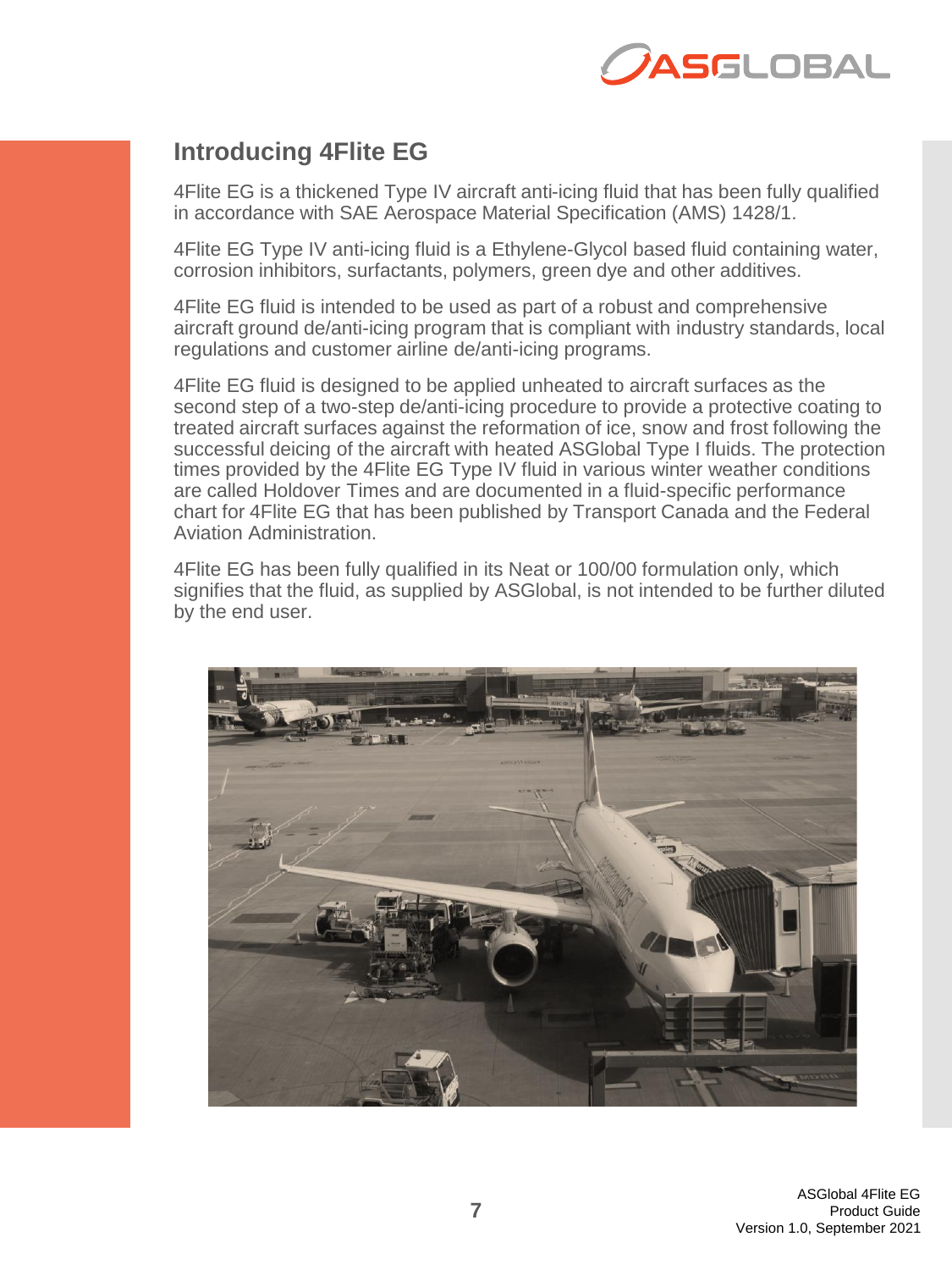

#### **4Flite EG Qualification**

4Flite EG Type IV fluid has undergone extensive testing as per the requirements in SAE AMS 1428/1, including physical property testing, material compatibility testing, environmental performance testing, aerodynamic elimination testing and anti-icing performance testing. 4Flite EG is a fully qualified fluid that has met or exceeded all requirements identified within SAE AMS 1428/1.

All work to qualify 4Flite EG to the requirements of SAE AMS 1428/1 was performed by accredited independent laboratories. A copy of the full Fluid Qualification Report for 4Flite EG can be obtained directly from ASGlobal upon request.

4Flite EG Type IV is included on the lists of Qualified Type IV Fluids published by the Anti-Icing Materials International Laboratory (AMIL), Transport Canada and the Federal Aviation Administration. These lists can be found electronically at the links below.



<https://amillaboratory.ca/aircraft-deanti-icing-fluids/qualified-fluids-lists/>



Transport Transports Canada Canada

[https://tc.canada.ca/en/aviation/general-operating-flight-rules/holdover-time-hot](https://tc.canada.ca/en/aviation/general-operating-flight-rules/holdover-time-hot-guidelines-icing-anti-icing-aircraft#toc-1)guidelines-icing-anti-icing-aircraft#toc-1



[https://www.faa.gov/other\\_visit/aviation\\_industry/airline\\_operators/airline\\_safety/deicing/](http://www.faa.gov/other_visit/aviation_industry/airline_operators/airline_safety/deicing)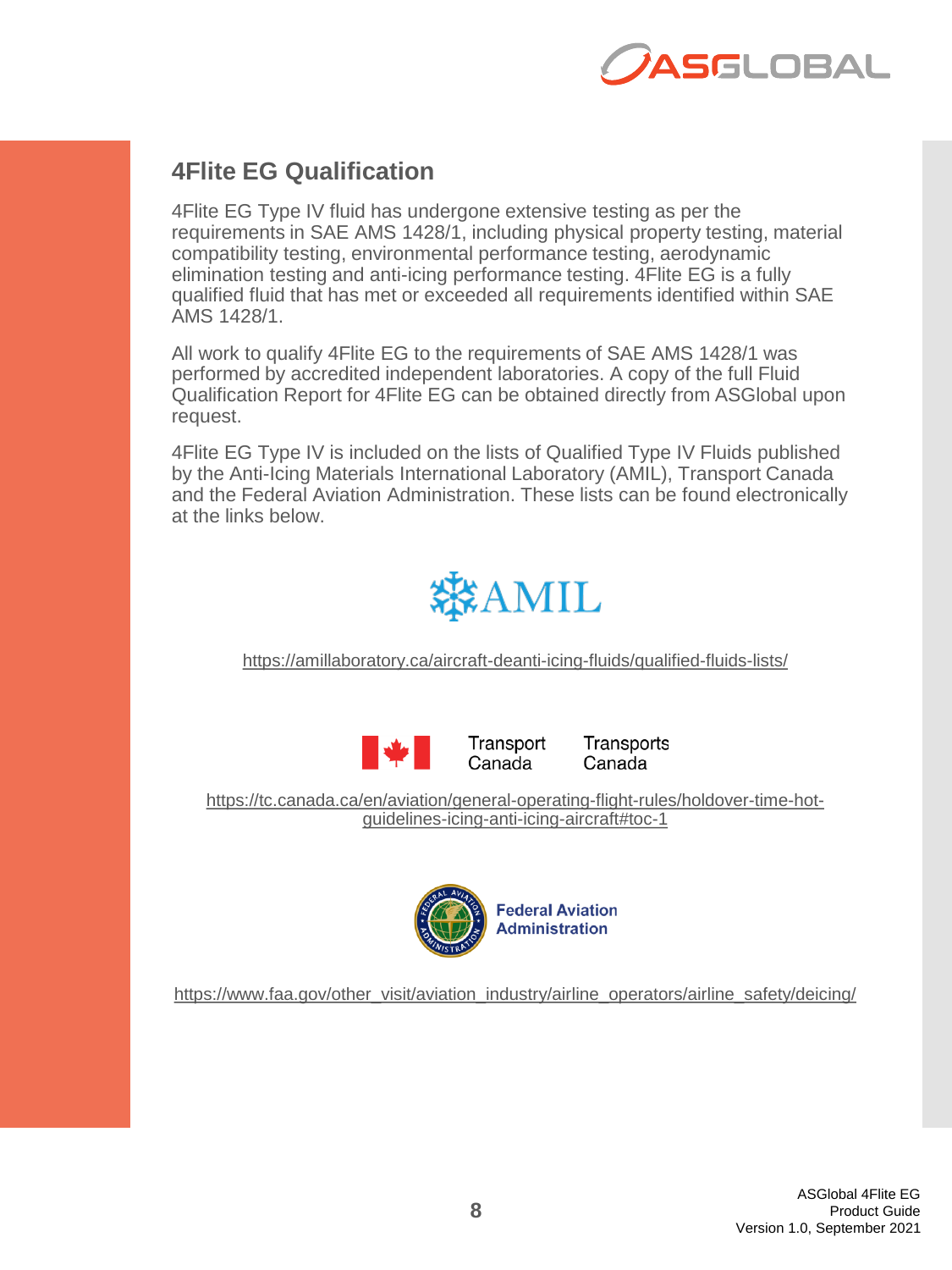

#### **Delivery Options**

4Flite EG Type IV anti-icing fluid is available in the following delivery options:

#### **For Canada and Europe:**

- ~19,000 Liters per tanker truckload
- ~22,000 Liters per ISO tank
- Totes ~1,000 Liters each
- Drums ~208 Liters each

#### **For the United States:**

- ~5,000 Gallons per tanker truckload
- ~6,000 Gallons per ISO tank
- Totes 265 Gallons each
- Drums 55 Gallons each

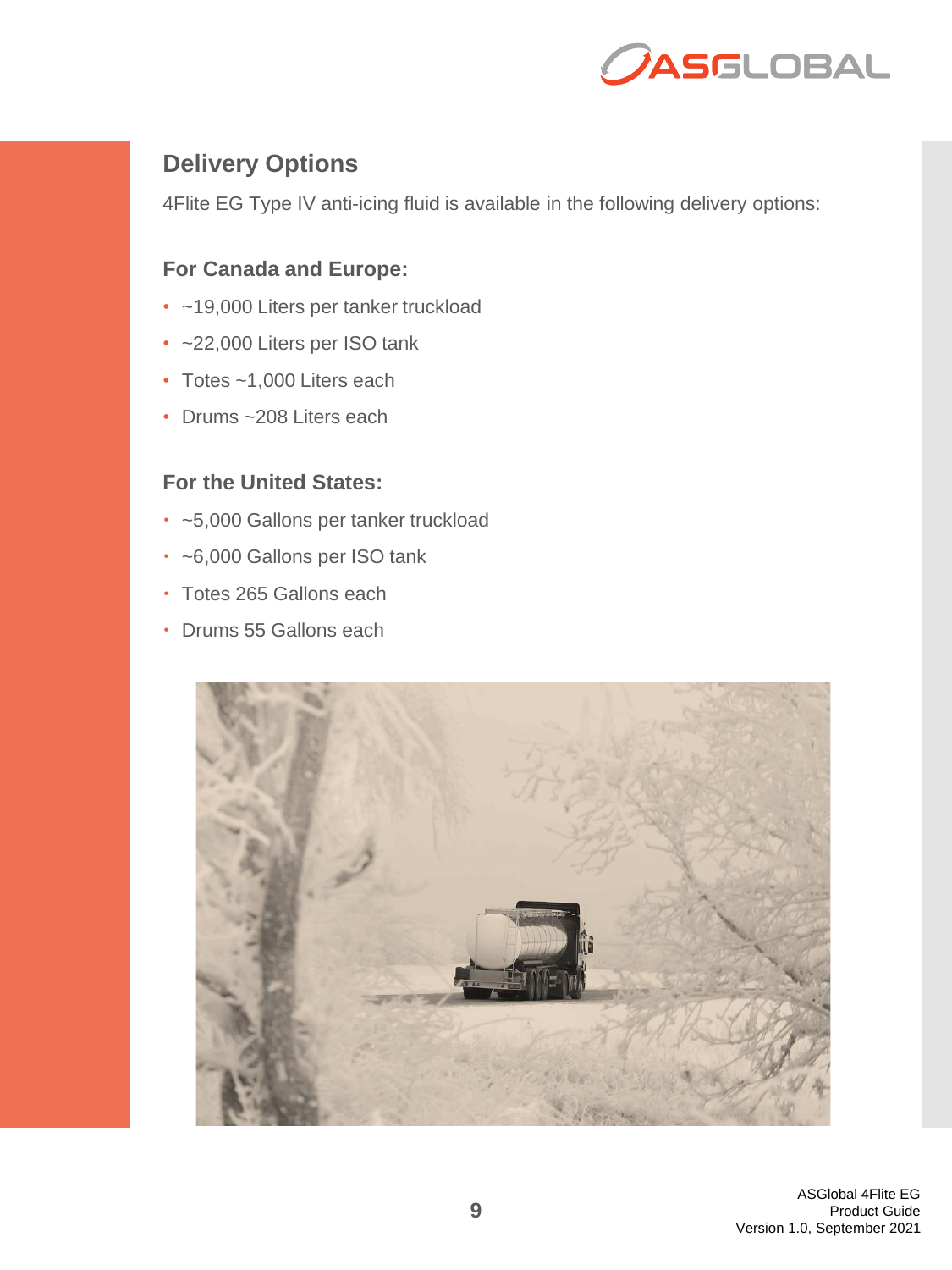

#### **4Flite EG Fluid Data Summary**

A summary of physical, operational and performance data for 4Flite EG has been provided in the table below.

|                         | Data                                                                                                                                        | 4Flite EG                                    |
|-------------------------|---------------------------------------------------------------------------------------------------------------------------------------------|----------------------------------------------|
| 1                       | Qualification                                                                                                                               | Confroms to SAE AMS 1428/1                   |
| $\overline{\mathbf{2}}$ | Composition                                                                                                                                 | 50% by Weight Ethlyene Glycol                |
| 3                       | Colour                                                                                                                                      | Green                                        |
| 4                       | Appearance                                                                                                                                  | Free of Suspended Matter                     |
| 5                       | <b>Freezing Point</b>                                                                                                                       | $-42$ <sup>o</sup> C ( $-43$ <sup>o</sup> F) |
| 6                       | Refractive Index @ 20 (°C)                                                                                                                  | 1.3854 - 1.3884                              |
| 7                       | pH                                                                                                                                          | $6.4 - 7.4$                                  |
| 8                       | Viscosity (Production Range)                                                                                                                | 6,600 - 17,280 mPa.s*                        |
| 9                       | Lowest On-Wing Viscosity                                                                                                                    | 6,600 mPa.s*                                 |
| 10                      | LOUT                                                                                                                                        | $-30^{\circ}$ C ( $-22^{\circ}$ F)           |
|                         | Viscosity Method: Spindle LV2-disc (with guard leg), 600 mL low form (Griffin) beaker, fluid<br>volume 425 mL, 20°C, 0.3 rpm, 10.0 minutes. |                                              |
| $\ast$                  |                                                                                                                                             |                                              |

#### **Fluid Acceptance**

Users of 4Flite EG fluid shall ensure that a robust and consistent procedure for fluid acceptance is employed and that only duly trained personnel perform fluid acceptance duties.

Prior to accepting fluids, the receiver shall ensure that all shipping documents and product labels clearly identify the 4Flite EG fluid and that a Certificate of Analysis for the fluid has been provided. All seals and caps on the shipping vessels shall be intact as required.

The user shall always verify that the 4Flite EG fluid received complies with the provided Certificate of Analysis and that specific data related to the received shipment be recorded and retained, as per SAE standards and customer de/anti-icing programs. Fluid samples should also be collected and retained.

If any pertinent information is not provided or if any test results are out of range, the user should not accept the fluid shipment and should contact ASGlobal immediately.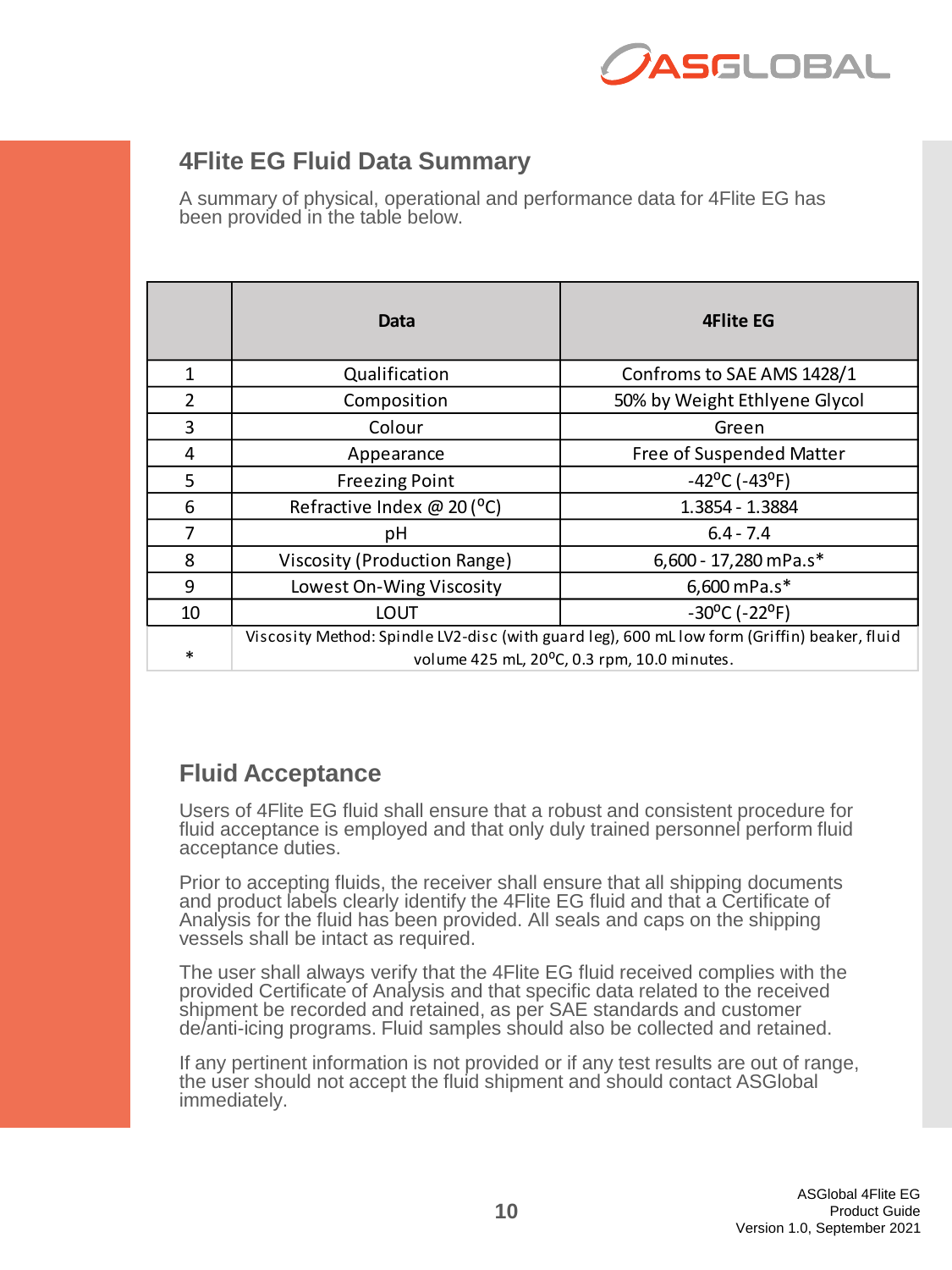

#### **Freezing Point Testing of 4Flite EG**

The freezing point of an anti-icing fluid is the temperature at which the fluid will freeze on aircraft surfaces. The freezing point of 4Flite EG Neat (100/00) is -42ºC (-43ºF).

4Flite EG fluid used in winter operations shall be tested by the user daily (or as required in approved ground de/anti-icing programs) to ensure that the freezing point of the fluid is appropriate for each spray application and that the Lowest Operational Use Temperature (LOUT) has not been exceeded.

Hand-held refractometers should be employed by the user to measure the refractive index of 4Flite EG fluid and to determine if the fluid is within the acceptable refraction range.

The user shall always ensure that all refractometers used in operations are suitable for the intended use and that refractometers are properly calibrated and maintained, and that all functional tests (such as zeroing the refractometer) are performed daily or as per manufacturer and/or customer de/anti-icing program requirements. For details on suitable refractometers for 4Flite EG, the user should contact ASGlobal.

#### **Acceptable Refractive Index Range**

4Flite EG fluid, as delivered in its Neat (100/00) form, has an acceptable refractive index range of 1.3854 – 1.3884.

#### **Lowest Operational Use Temperature of 4Flite EG**

SAE AS 6285 defines a Type IV fluid's LOUT as the higher (warmer) temperature of:

- The lowest temperature at which the fluid meets the aerodynamic acceptance test (determined in accordance with SAE AS 5900) for a given type of aircraft rotation speed (high-speed or low-speed); and
- The freezing point of the fluid plus the required freezing point buffer of 7ºC  $(13^{\circ}F)$ .

4Flite EG has undergone extensive aerodynamic acceptance as part of the qualification process for SAE AMS 1428/1. For high-speed ramp aircraft (greater than 100 knots of rotation speed), the aerodynamic acceptance temperature of 4Flite EG Neat (100/00) was determined to be -30ºC (-22ºF).

As 4Flite EG's aerodynamic acceptance temperature of -30ºC (-22ºF) is warmer than the freezing point plus the buffer (-35ºC or -31ºF), the **LOUT of 4Flite EG is -30ºC (-22ºF)**.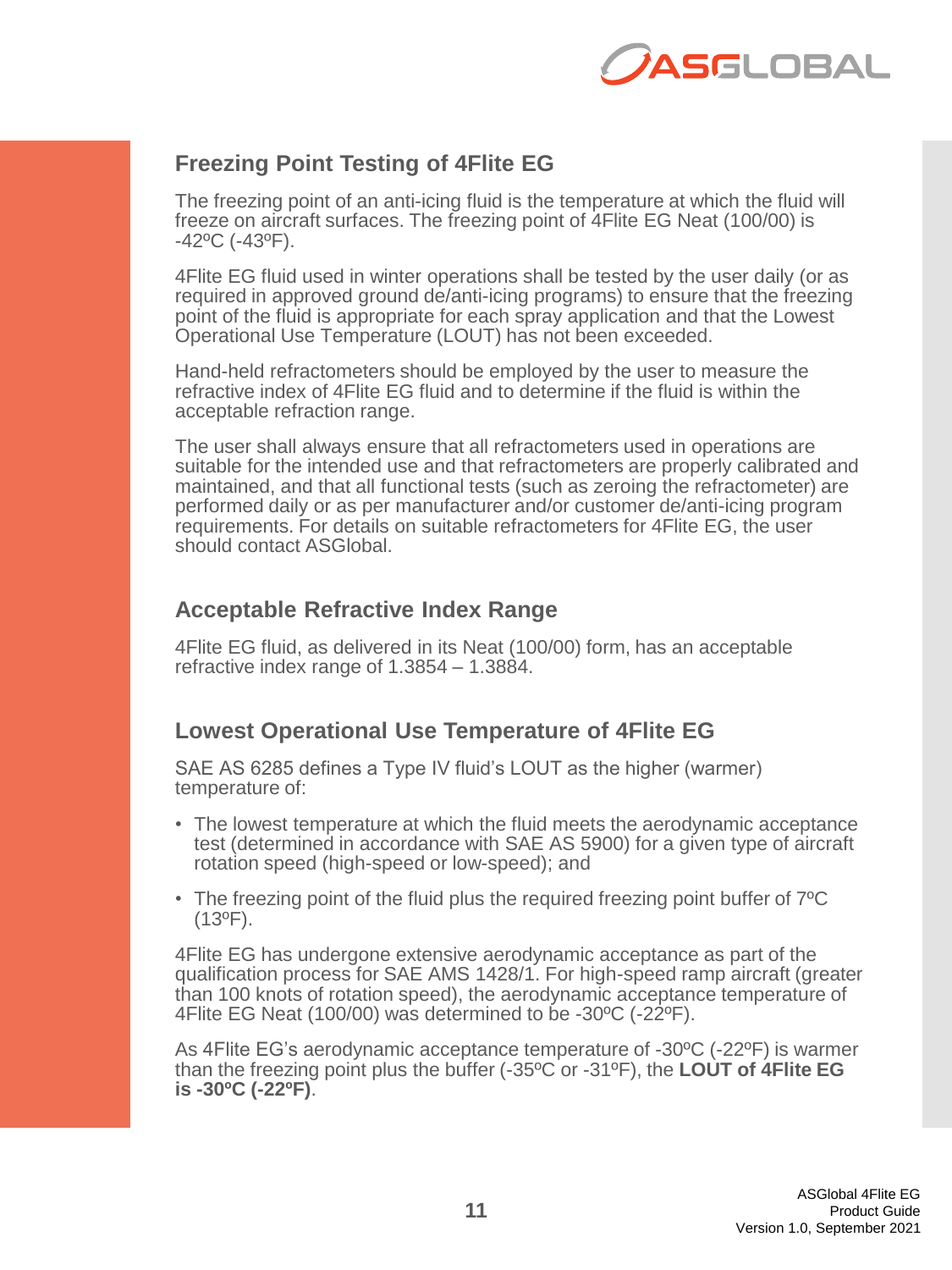

## **Viscosity**

ASGlobal's 4Flite EG is a thickened fluid with a high viscosity that has been formulated to provide a protective layer to treated aircraft surfaces against the reformation of frost, snow and ice. The fluid is designed to remain at high viscosity on treated aircraft and to absorb winter precipitation until the shear force of the take-off roll is exerted upon the fluid and it eliminates to provide aerodynamically clean surfaces. The viscosity of the fluid therefore plays a vital role in the overall performance of the fluid and the end user must ensure the integrity of the viscosity of 4Flite EG fluid through periodic measurements to validate the overall quality of the 4Flite EG fluid used in operations. This includes performing pre-season and other periodic viscosity verifications of 4Flite EG fluids stored in tanks and vehicles, as per SAE AS 6285 requirements and customer de/anti-icing programs.

#### **Recommended Viscosity Measurement Method**

As the viscosity of 4Flite EG is dependent on temperature and the force applied to the fluid, it is imperative that a consistent method of viscosity measurement such as that included in SAE AS 9968 be employed for measuring the viscosity of 4Flite EG fluids.

ASGlobal recommends that the following viscosity method be employed for measuring and reporting the viscosities of 4Flite EG fluid:

- Brookfield LVT Viscometer, DV-II or equivalent;
- Spindle LV2-disc (with guard leg);
- 425 mL of fluid placed in a 600 mL low form (Griffin) beaker;
- $\cdot$  Test temperature = 20 $^{\circ}$ C;
- Viscometer is started at a speed of 0.3rpm;
- The viscosity measurement is recorded at precisely 10 minutes; and
- The viscosity is reported in millipascal-seconds (or mPa.s).

#### **Production Range Viscosity**

The Production Range Viscosity for 4Flite EG 100/00 is 6,600 to 17,280 mPa.s when measured using ASGlobal's recommended viscosity measurement method. The end user shall always ensure that fluid received is within the acceptable range.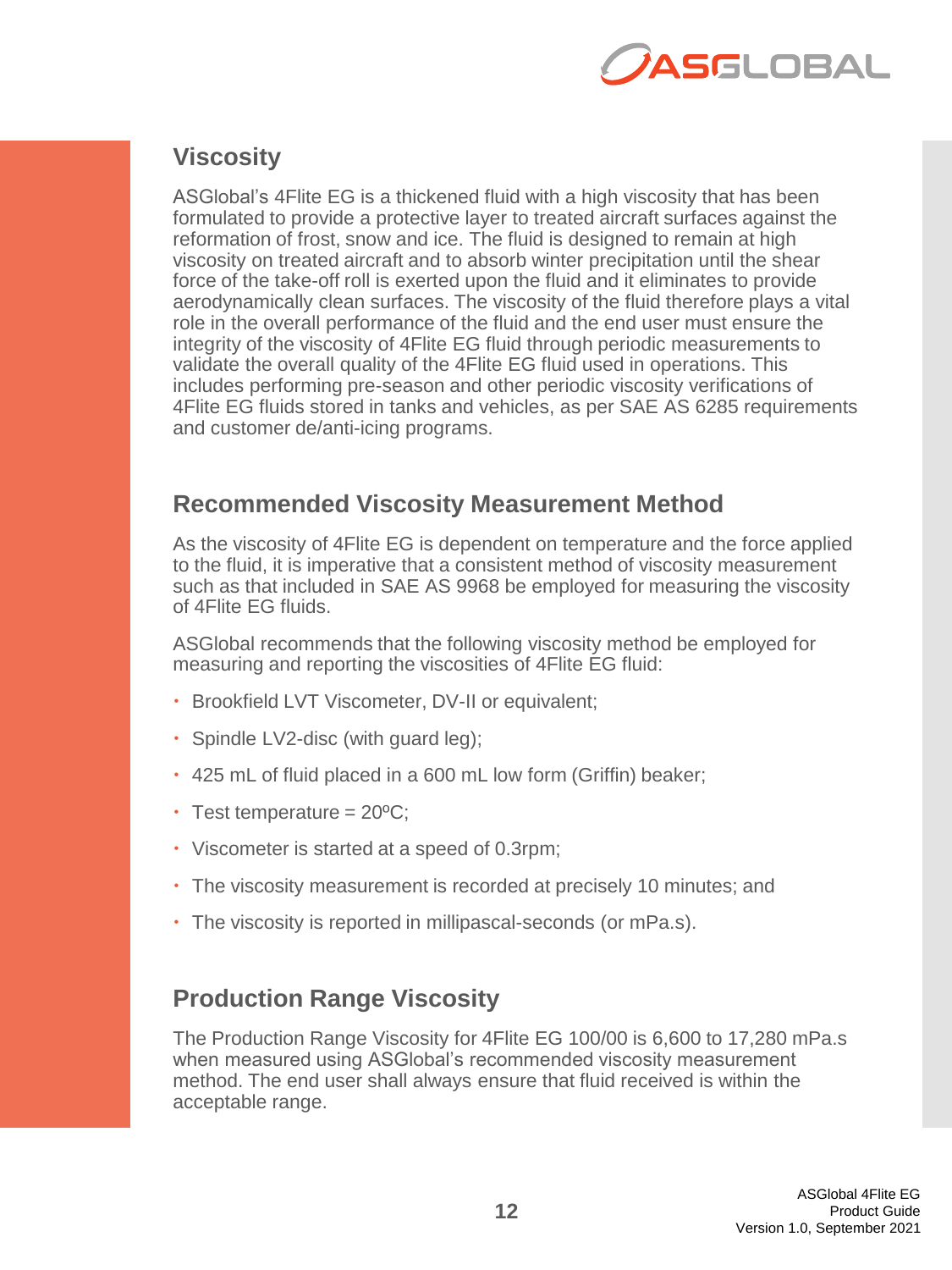

#### **Lowest On-Wing Viscosity**

The Lowest On-Wing Viscosity (LOWV) of 4Flite EG 100/00 is the viscosity of the fluid that was sent for endurance time tests (as per SAE ARP 5485) to determine the holdover time performance of 4Flite EG in various winter operating conditions. The LOWV is therefore the lowest viscosity of 4Flite EG for which the holdover times published by Transport Canada and the Federal Aviation Administration will continue to apply.

The documented LOWV of 4Flite EG, which is included in the holdover time guidance information from Transport Canada and the Federal Aviation Administration, is 6,600 mPa.s.

To ensure that deicing vehicles don't shear 4Flite EG below the LOWV, the end user is required to perform spray tests on a pre-determined basis, as per the requirements in SAE AS 6285 and the various air carrier de/anti-icing programs. 4Flite EG fluid samples from shear tests shall be collected using an acceptable procedure and then tested for viscosity using ASGlobal's recommended viscosity measurement method to ensure that the LOWV is respected. Collected fluid samples can also be properly labeled and sent directly to ASGlobal for viscosity verification.

Shear tests shall be performed at least once annually prior to the start of the deicing season for each deicing vehicle in use. Air carrier customers and other end users may have more stringent requirements for shear tests, and the end user of 4Flite EG shall always ensure that these requirements are respected. This includes the need to potentially complete shear tests during the season in addition to prior to the season, as well as every time a vehicle spray system is repaired or replaced or whenever a new vehicle is introduced.

#### **Product Dilution**

4Flite EG is intended to be employed in a Neat or 100/00 form and shall never be further diluted by the user once received. The fluid has been formulated to be applied unheated and as received as the second step of a two-step de/anti-icing operation.

The holdover time performance of 4Flite EG fluid has not been determined in 75/25 or 50/50 dilutions, and therefore no holdover times for dilutions of the 4Flite EG fluid have been published in the 4Flite EG brand-specific table by the regulators.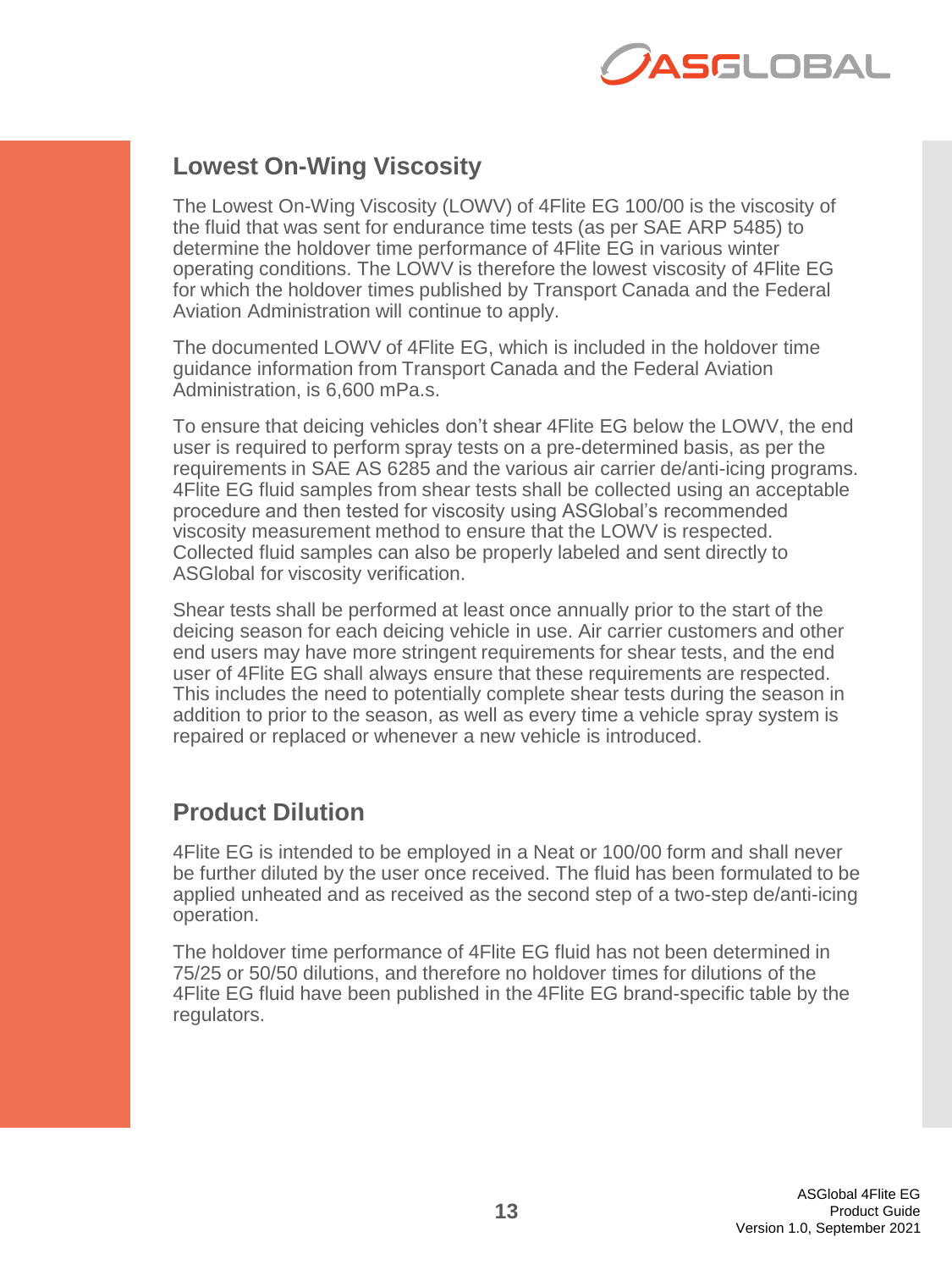

## **Applying 4Flite EG**

The responsibility for ensuring that de/anti-icing operations with 4Flite EG comply with airframe manufacturer requirements, customer de/anti-icing programs, regulatory requirements, environmental considerations and SAE standards resides solely with the user of the product. As such, the fluid application information contained within this Product Guide shall be considered as additional information only.

The user shall also ensure that only properly trained personnel apply 4Flite EG fluids in accordance with applicable customer de/anti-icing programs.

## **Two-Step De/Anti-Icing Operations**

A two-step process is typically employed when aircraft surfaces are contaminated and active precipitation is falling or is expected to begin prior to the departure of the aircraft. In this case, deicing would be completed with a heated ASGlobal Type I fluid in the first step, but then would be immediately followed up with an anti-icing application of 4Flite EG as a second step. The flight crew operating the aircraft is responsible for selecting the desired de/antiicing process (one-step or two-step) and the desired fluid types.

In the first step of a two-step de/anti-icing operation, the user shall ensure that sufficient amounts of heated Type I fluid are employed at a suitable concentration. All aircraft surfaces shall be properly cleaned in the first step and inspected by the user as per SAE standards, regulations and customer de/antiicing programs to ensure that no contamination remains on treated surfaces.

In the second step of two-step operations, the user shall apply an adequate amount of 4Flite EG fluid to aircraft surfaces within three minutes of the Type I spray to provide a uniform fluid coverage.

Each airframe manufacturer identifies the surfaces that can be treated with deicing and anti-icing fluids. Spray diagrams for common aircraft types are included in SAE AS 6286 and customer de/anti-icing programs. The user of 4Flite EG shall always comply with the guidance and restrictions provided in the aircraft spray diagrams and should be aware of all no-spray zones. In the event that the user of 4Flite EG is unfamiliar with the airframe being deiced or has questions about where 4Flite EG can be applied to such aircraft, the user should discuss the de/anti-icing operation with the flight crew or consult the air carrier de/anti-icing program or SAE AS 6286.

4Flite EG fluids should always be applied to aircraft surfaces from a close yet safe distance, as per minimum distances for the deicing vehicle, bucket and nozzle included in applicable ground de/anti-icing programs. For best results and to prevent unnecessary shearing of the fluid, 4Flite EG should be applied using low flow rates and a fan nozzle setting.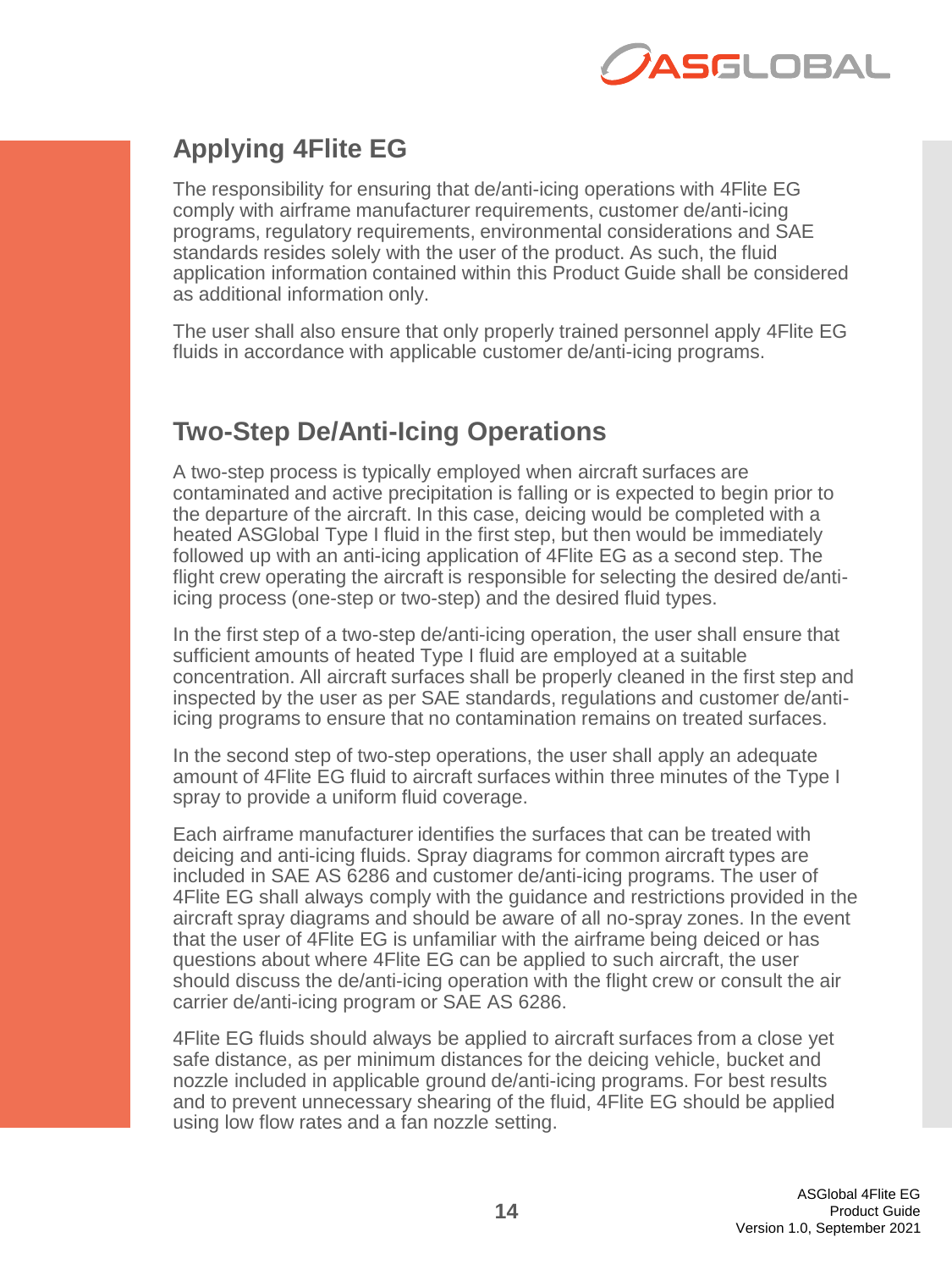

## **One-Step Anti-Icing with Unheated 4Flite EG**

One-step anti-icing with unheated 4Flite EG fluid can be performed in certain conditions, such as to provide a preventative coating to aircraft surfaces when frost conditions or periods of snow or freezing precipitation are forecasted during the overnight hours. In such cases, it is permissible to apply unheated 4Flite EG fluid to clean and dry aircraft surfaces to assist in protecting the aircraft against adhering contamination and to help minimize the time required to deice the aircraft the following morning. This type of preventative anti-icing may assist in ensuring an on-time departure of the aircraft.

Unheated 4Flite EG fluid can also be applied to clean aircraft surfaces when the aircraft is positioned in a hangar, prior to being pulled out into active or forecasted winter operating conditions.

When using 4Flite EG unheated as a one-step anti-icing fluid, the end user shall always ensure that customer airline de/anti-icing programs are respected.

## **One-Step De/Anti-Icing with Heated 4Flite EG**

One-step de/anti-icing with thickened anti-icing fluids is a permissible practice that is still employed in certain global markets. In such cases, the anti-icing fluid is heated and applied to remove contamination from aircraft critical surfaces.

The repeated use of heated thickened anti-icing fluids for de/anti-icing has been the subject of focused research in recent years. This practice results in residues in aerodynamically quiet areas of the aircraft that can rehydrate in periods of high humidity. These rehydrated residues can freeze, resulting potentially in jammed flight controls if the frozen residues are located in highly sensitive areas.

For these reasons, ASGlobal strongly recommends the use of heated Type I fluids for deicing followed by an unheated application of 4Flite EG as an antiicing fluid, should an anti-icing application be required.

## **Applying 4Flite EG with Forced Air**

It is a common practice at many airports around the world and with certain types of vehicles to apply Type I fluids with onboard forced air systems that allow the Type I fluid to be injected into, or applied on top of, a forced air stream.

4Flite EG is a thickened anti-icing fluid that is sensitive to shearing. Shearing of the fluid because of the forced application could result in a reduction in the overall viscosity of the 4Flite EG fluid, which could greatly impact its overall performance as the impacts of the forced air system on the holdover time of 4Flite EG are unknown. As such, it is recommended that end users wanting to employ 4Flite EG with forced air should contact ASGlobal for guidance.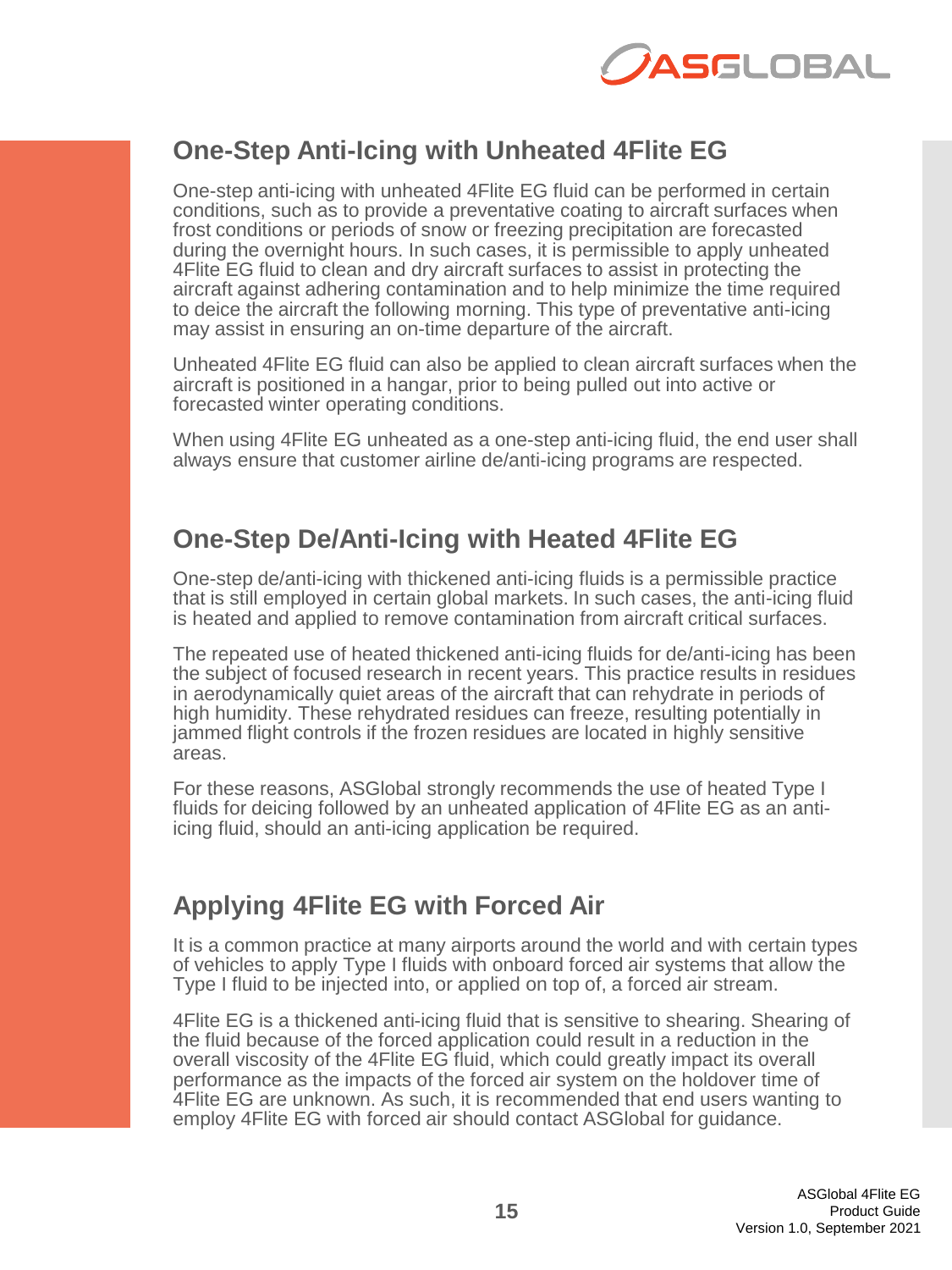

#### **Fluid Failure**

An aircraft anti-icing fluid has lost its effectiveness, and as such is considered to have failed, when it is no longer able to absorb, melt and shed contamination. Fluid failure can typically be determined by performing a visual or tactile check of treated aircraft surfaces. Some visual clues that a fluid has lost (or is in the process of losing) its effectiveness are a loss of fluid dye or a lack of uniformity in fluid dye across a treated surface, loss of gloss, snow or ice accumulation within the fluid layer, surface freezing, buildup of ice crystals in or on the fluid surface or the presence of slush.

When the user of 4Flite EG has determined that the fluid has lost or is in the process of losing its effectiveness, the flight crew shall be notified immediately and another complete deicing and anti-icing (if required) of the aircraft must be completed before it should be permitted to attempt to take off. A pre-takeoff check of the aircraft, or even a pre-takeoff contamination check, may be the only ways to determine that aircraft are free of any contamination.

Fluid failure recognition is an important part of user responsibilities and therefore all user personnel should be trained and qualified to conduct visual and tactile inspections and recognize the onset of fluid failure.

#### **Holdover Time**

The holdover time of an aircraft anti-icing fluid is defined as the estimated time that an anti-icing fluid is effective in preventing frost, ice, slush or snow from forming and adhering to treated surfaces.

Holdover time is calculated as beginning with the start of the final application of the anti-icing fluid and expiring when the fluid is no longer effective. Holdover times are published in winter guidance updates published annually by Transport Canada and the Federal Aviation Administration. The end user must always ensure that the most recent version of the holdover time tables are employed at all times.

When using 4 Flite PG as an anti-icing fluid in accordance with the regulator Type IV holdover time tables, the 4Flite EG fluid must be applied unheated to clean aircraft surfaces and applied in a minimum quantity of one liter per square meter on required aircraft surfaces, or in a minimum volume specified in SAE AS 6286 or the various air carrier de/anti-icing programs. The desired thickness of the 4Flite EG fluid on treated aircraft surfaces is 1 to 3 mm.

As part of the communication of the Anti-Icing Code to the flight crew, users are required to designate the fluid used and provide the flight crew with a start of holdover time application. When reporting the use of 4Flite EG in the Anti-Icing Code, users shall identify the fluid as "ASGlobal 4Flite EG Type IV, 100%".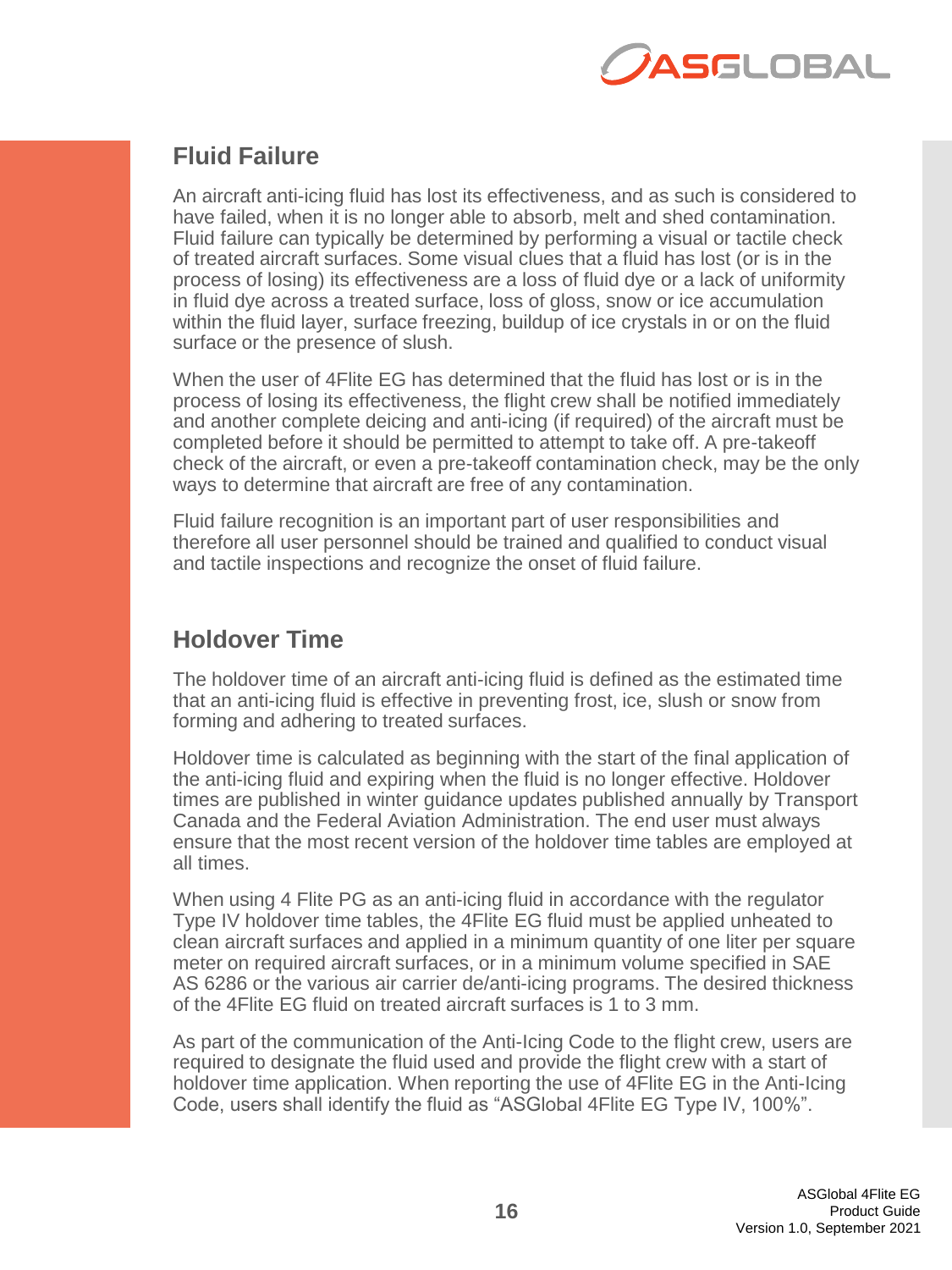

#### **Storage and Handling of 4Flite EG**

The user should ensure that 4Flite EG is stored and handled correctly to maintain satisfactory fluid performance and to ensure that all sources of potential degradation are minimized.

#### **Product Safety**

The user shall always consult the SDS before handling 4Flite EG and ensure that the fluid is employed safely and in an environmentally responsible manner consistent with all applicable local procedures and regulations. It is the responsibility of the user of 4Flite EG to know, understand and adhere to all local procedures, regulations and restrictions on the use of glycol-based fluids in operations.

The user is responsible for ensuring that all employees, contractors and customers are supplied with pertinent information related to the safe use of the 4Flite EG product and that all employees tasked with handling and applying the fluids are properly trained to undertake these functions.

All fluids shall be stored responsibly as outlined in this Product Guide.

Areas where de/anti-icing operations occur can become contaminated with glycol-based fluids due to overspray or dripping and become slippery. The user should employ great caution when operating equipment in these areas and all personnel, flight crews or even passengers should exercise great caution if required to walk in areas exposed to these products. To prevent the spread of glycol-based fluids to other uncontaminated areas, personnel exposed to fluids on the ground should wipe their feet before entering aircraft, vehicles or buildings.

All runoff from de/anti-icing operations should be contained, collected and disposed of in accordance with federal, provincial/state, and local regulations and guidelines. As the requirements governing the collection and disposal of waste fluids from de/anti-icing operations can vary greatly from one location to the next, it is the sole responsibility of the user of 4Flite EG to understand and adhere to all applicable regulations and requirements.

To ensure responsible environmental management of glycol-based fluids used in aircraft ground de/anti-icing operations, users should maintain a Glycol Management Plan (GMP) for each station undertaking de/anti-icing activities and should include this plan within local operating procedures. The GMP would identify local roles and responsibilities related to de/anti-icing, acceptable areas for deicing operations, details on fluids employed, storage and handling procedures, methods to contain and dispose of effluent, glycol reporting procedures, emergency response plans in the events of spills or accidents and inventory control procedures, amongst other elements.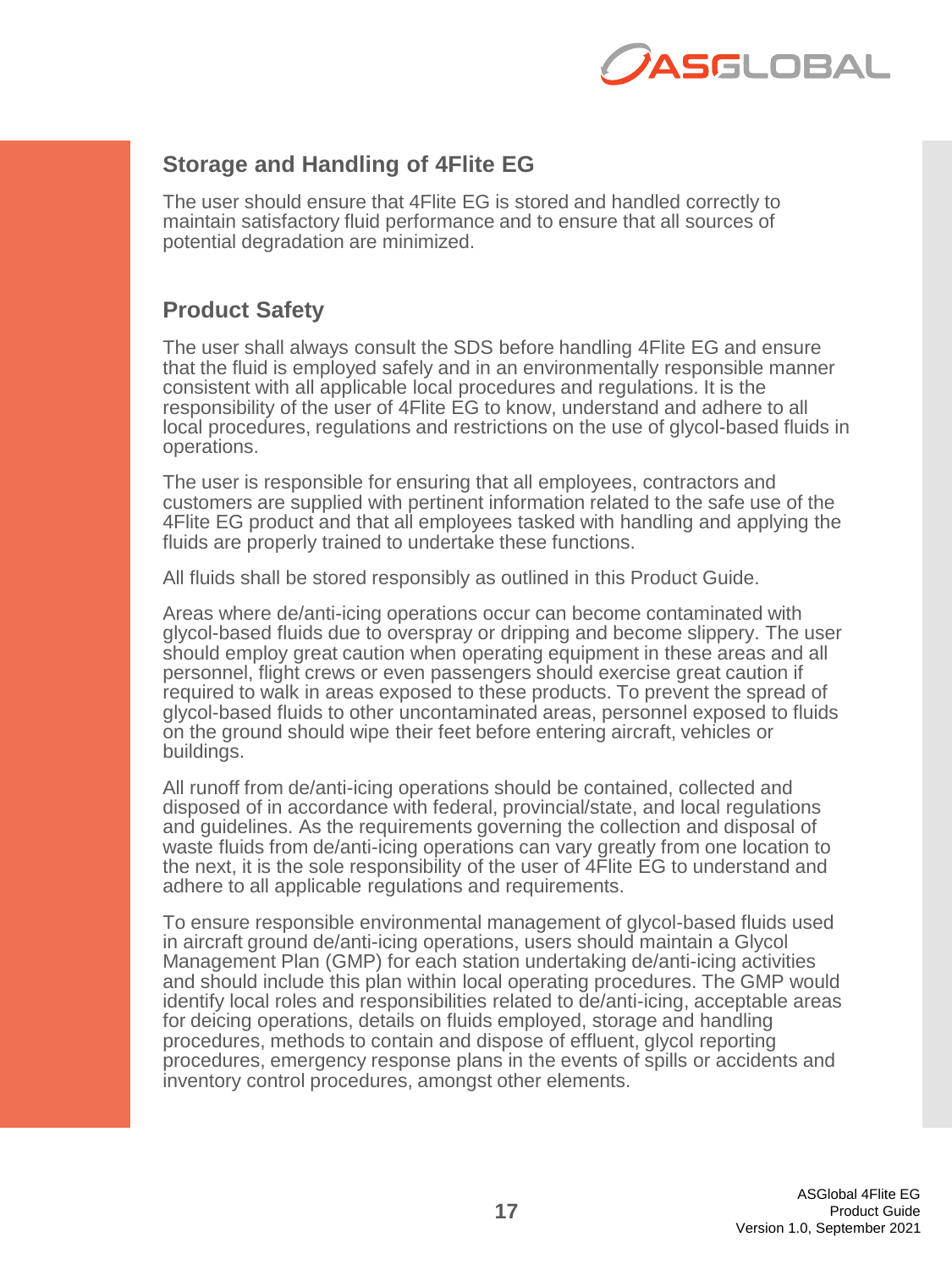

#### **Storage Tanks**

Bulk deliveries of 4Flite EG fluid should only be stored in structurally intact and well-maintained storage tanks. These storage tanks can be made from carbon steel, coated carbon steel, stainless steel or light colored opaque high-density polyethylene. If the user intends to store 4Flite EG fluid in a tank made from material other than those identified above, the user should contact ASGlobal in advance of loading the fluid in such tanks.

All fluid tanks used to store de/anti-icing fluids should be inspected at least annually to ensure that no corrosion or contamination is present on the inside of the tanks. All records of tank inspections should be kept on file by the user for auditing purposes.

When 4Fllite PG is supplied to the user in totes and/or drums, it is preferable for the totes and drums to be stored inside a dry building with all fill and drain ports protected against damage. Totes and drums should be kept away from direct heat sources and shielded from sunlight and fluorescent lights, as these are source of ultraviolet light, which may degrade fluid performance and quality. Totes and drums can also be covered to prevent exposure to ultraviolet light.

When stored in a proper manner, 4Flite EG is not corrosive and will not damage materials commonly used for storage tanks, pumps, fittings and transfer lines such as iron, carbon steel, aluminum, copper and stainless steel. 4Flite EG fluid is compatible with most elastomers used in gaskets, hoses and seals.

The user should avoid using dissimilar metals in contact with each other as galvanic action may occur, which may degrade 4Flite EG fluid in some cases and result in the possible formation of gels and light residues.

#### **Piping and Hoses**

All piping and hoses used to supply 4Flite EG should be dedicated solely for use with this product and should be clearly labelled and color-coded as applicable. A minimum pipe or hose diameter of 8 centimeters (3 inches) is recommended.

Fixed piping can be made from various metals used in storage tank construction, so long as incompatibility issues are considered to prevent degradation of the fluid. All piping used for 4Flite EG should be well maintained by the user and the surfaces should be smooth with no sharp bends.

Flexible hoses used for 4Flite EG should be those approved for use with either petroleum-based products or chemical solvents. Hose fittings should be capped when not in use and stored off the ground to keep them free from contaminants.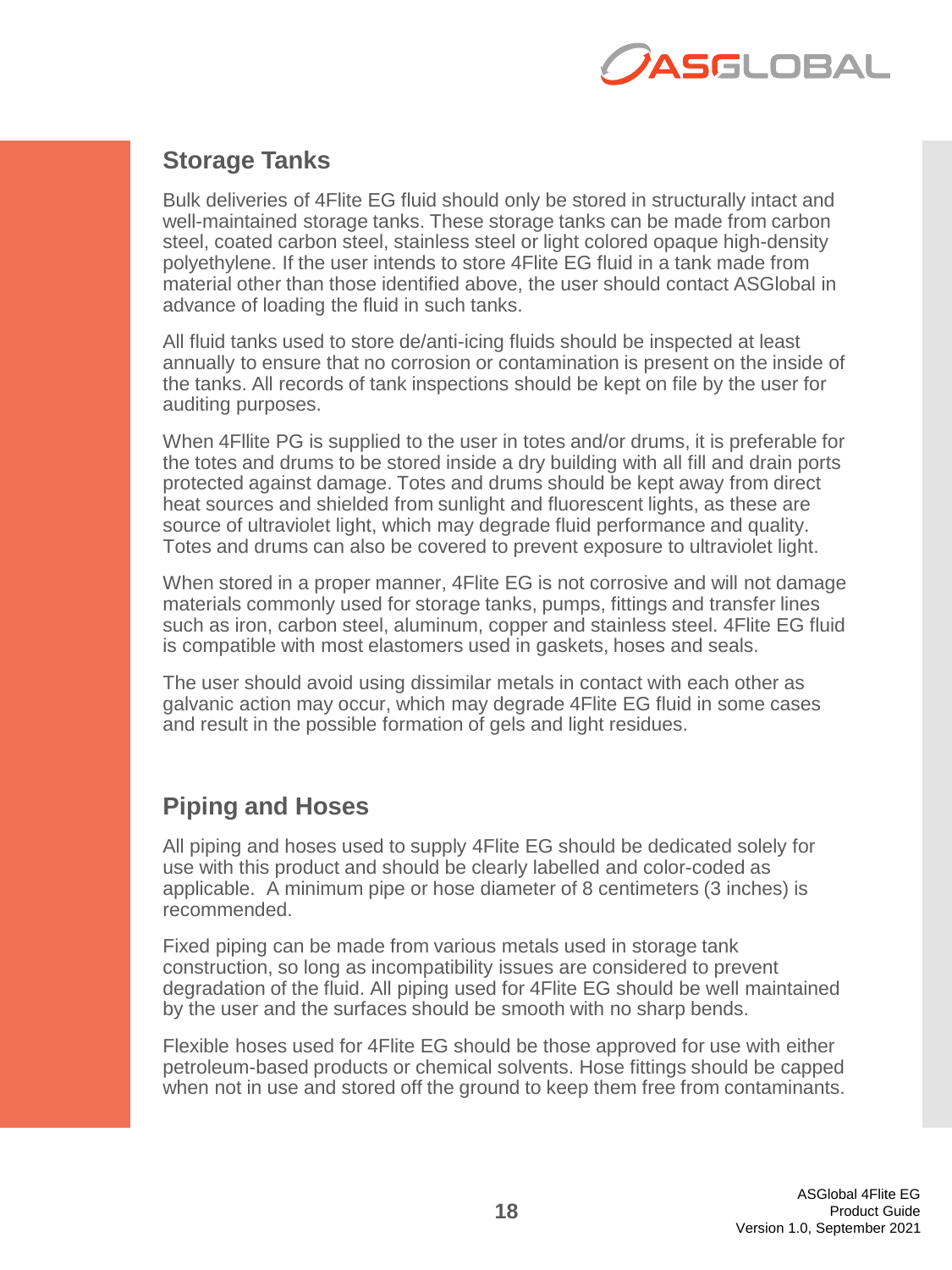

#### **Pumps**

Thickened anti-icing fluids are exposed to shear forces when they are pumped or sprayed through a nozzle, and therefore the end user shall always ensure that proper pumps are used in operations. 4Flite EG fluid is a shear-stable fluid that can be transferred with various commercially available low-shear pump types such as diaphragm pumps and progressive cavity pumps, without affecting the fluid's quality or performance.

#### **Storage Stability**

If the user adheres to strict guidelines for the proper storage of 4Flite EG fluid, the shelf life of 4Flite EG will exceed one year under normal ambient conditions.

Periodic testing of 4Flite EG fluid is required to ensure that the fluid quality is within specifications and the fluid is still acceptable for use. At a minimum, 4Flite EG fluid in user storage tanks shall be tested for quality prior to the onset of each deicing season. This testing shall include, at a minimum, conformance to specifications for product identification and labeling, color, suspended matter, viscosity, refractive index and pH. The user may also specify more frequent intervals for such quality tests, as required in internal de/anti-icing programs and/or as per customer requirements.

All 4Flite EG fluid not meeting specifications during periodic tests shall be quarantined and samples should be sent to ASGlobal for laboratory verification.

#### **Storage Heating of 4Flite EG**

All 4Flite EG fluids should ideally be stored unheated and all unnecessary heating of the fluid shall always be avoided to prevent repetitive heating and cooling cycles on the fluid which may result in thermal degradation, decreases in viscosity and potential increases in refraction measurements.

To ensure that 4Flite EG fluids are safe to use, the user shall ensure that fluid refraction is verified daily during the winter season as part of a robust and ongoing fluid quality program.

#### **Incompatible Mixtures**

4Flite EG should not be mixed with any other deicing or anti-icing fluid.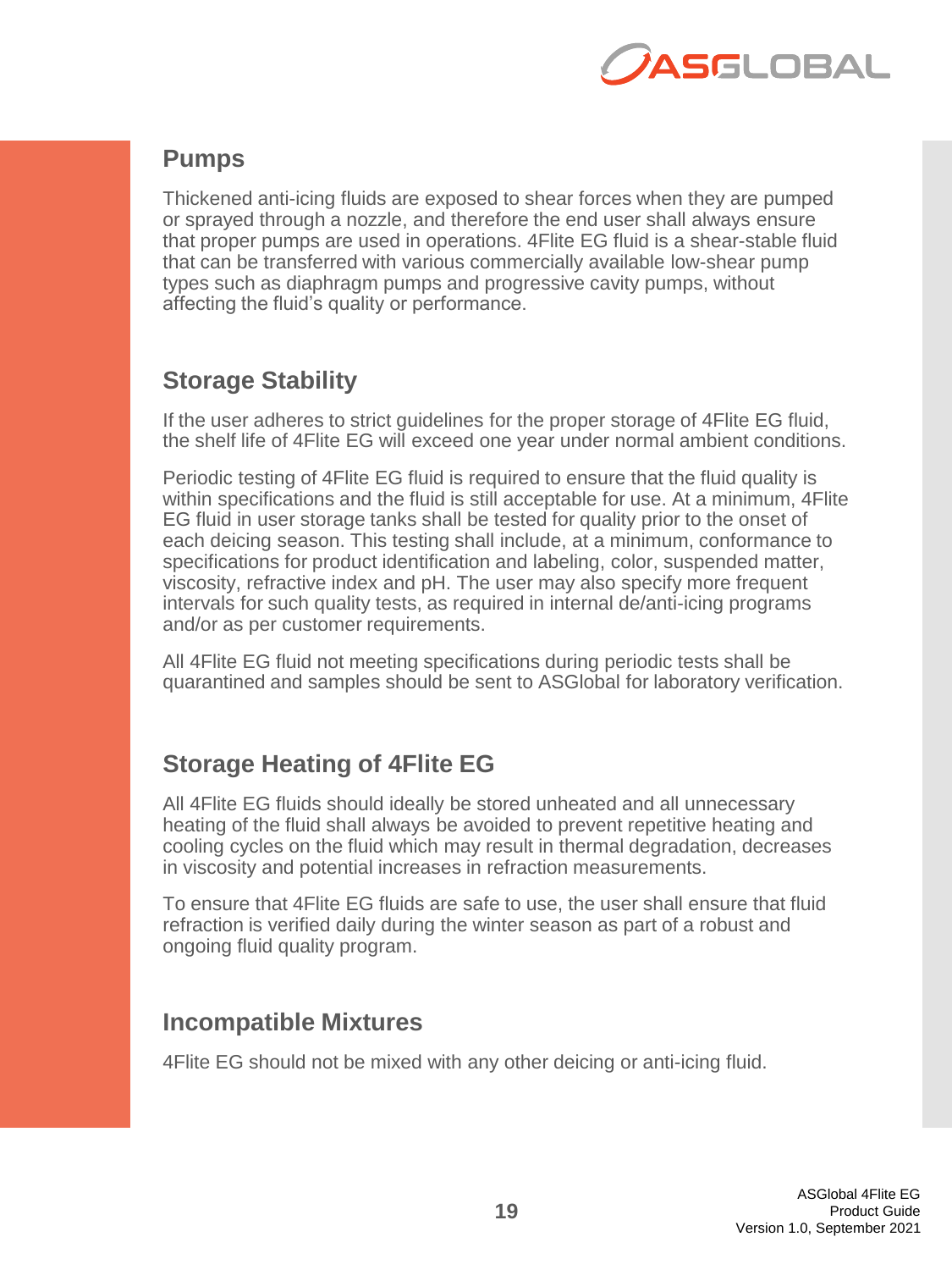

#### **Using 4Flite EG with New Equipment**

When 4Flite EG is slated for use in a new deicing vehicle, the user shall ensure that the vehicle is thoroughly cleaned prior to the introduction of the fluid. Antiicing solutions placed in the vehicle for transport should thoroughly flushed and the fluid tanks and piping rinsed with water prior to loading 4Flite EG into the fluid tanks.

#### **Fluid Changeover Procedures**

If the user is undertaking a fluid changeover from another fluid to 4Flite EG, the user should communicate with ASGlobal in advance of the fluid changeover, to ensure that all precautions are taken to manage the fluid changeover process and maintain product integrity.

#### **Fluid Transfers**

If transferring 4Flite EG fluids for any reason (ex: placing water in vehicle tanks for personnel training or for maintenance on deicing vehicle tanks), all vessels receiving a 4Flite EG transfer shall be thoroughly cleaned and flushed prior to the 4Flite EG fluid being loaded on the vessel. If the receiving tank already contains 4Flite EG, the user should ensure that fluid is tested as required prior to transferring fluid from the tank to the receiving vessel. If the tank fluid was contaminated, the action of transferring the contaminated fluid to the receiving vessel would contaminate the fluid in this vessel. To minimize the risk of product contamination, the user should verify the labels on both the source and receiving vessels prior to the transfer of fluid.

#### **Product Labels**

All storage tanks and deicing vehicles housing 4Flite EG fluids shall be properly labeled to indicate the type of fluid in use. The user shall communicate with ASGlobal to obtain such product labels and shall ensure that they are properly affixed to tanks and vehicles.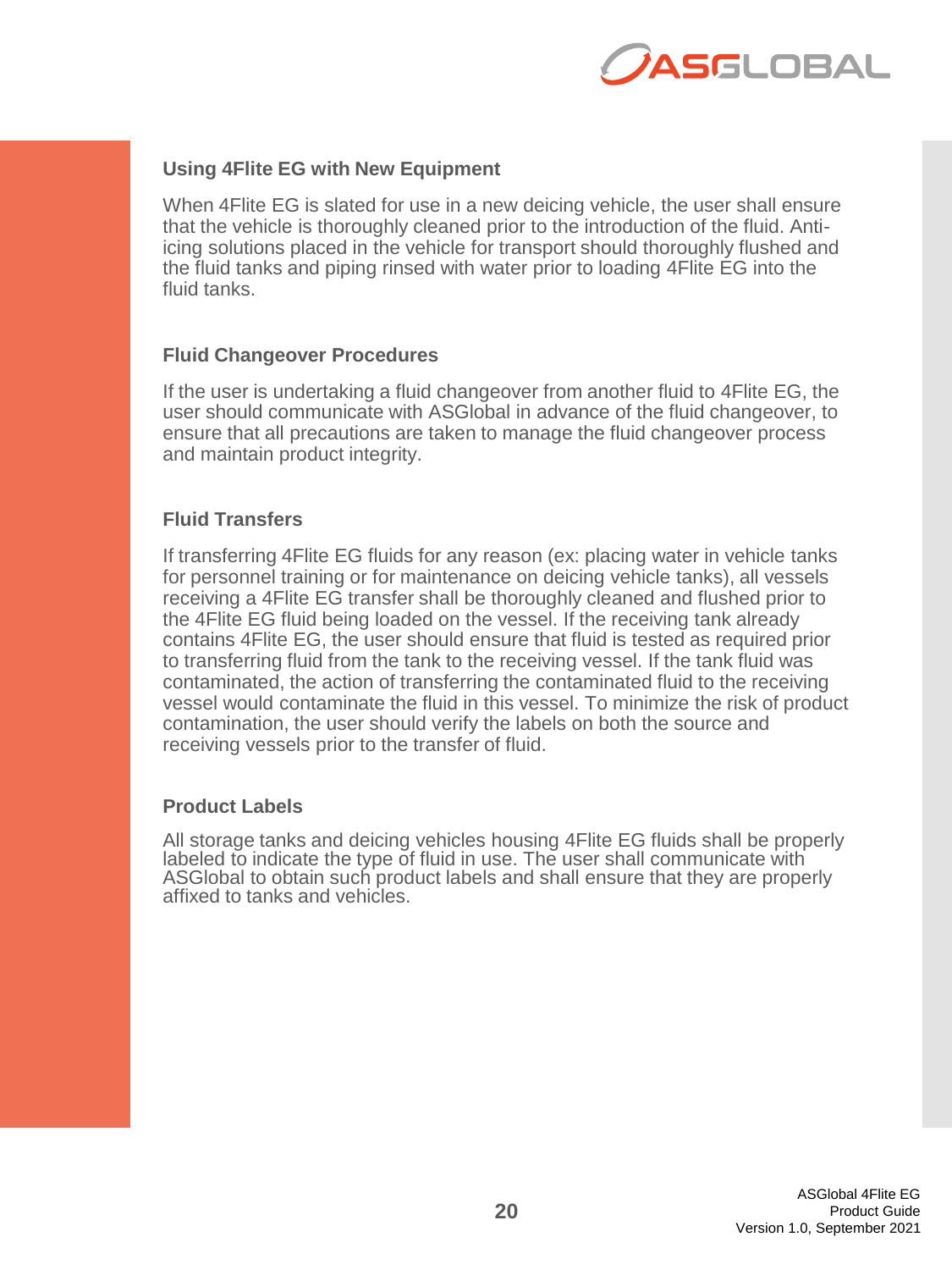

#### **Precautions**

- 4Flite EG Neat (100/00) is designed to be employed as supplied and should not be further diluted by the user once received.
- 4Flite EG should never be applied to aircraft surfaces if the measured refractive index is outside of the acceptable refraction index range (1.3854 to 1.3884).
- 4Flite EG fluid should be applied unheated to clean aircraft surfaces as a second-step anti-icing fluid.
- 4Flite EG fluid should never be applied heated to aircraft surfaces.
- The user shall ensure that all personnel tasked with handling, testing and using 4Flite EG are properly trained and qualified.
- The user shall ensure that the LOUT of 4Flite EG is always respected and that the fluid is never applied to aircraft at temperatures below -30ºC (-22ºF).
- 4Flite EG fluid should not be applied on aircraft no-spray areas. The user should ensure that all personnel have access to no-spray diagrams for common aircraft types and that the spray restrictions related to these aircraft types are trained to personnel.
- 4Flite EG should not be used as antifreeze for vehicles or aircraft lavatories.
- Areas sprayed with 4Flite EG fluid may become slippery. The user should exercise great caution when walking or working in areas where the fluid has accumulated.
- 4Flite EG should not be used to de/anti-ice:
	- Helicopters or Runways;
	- Apron or ramp areas;
	- Pavement:
	- Sidewalks; or
	- Deicing vehicles or ground support equipment.